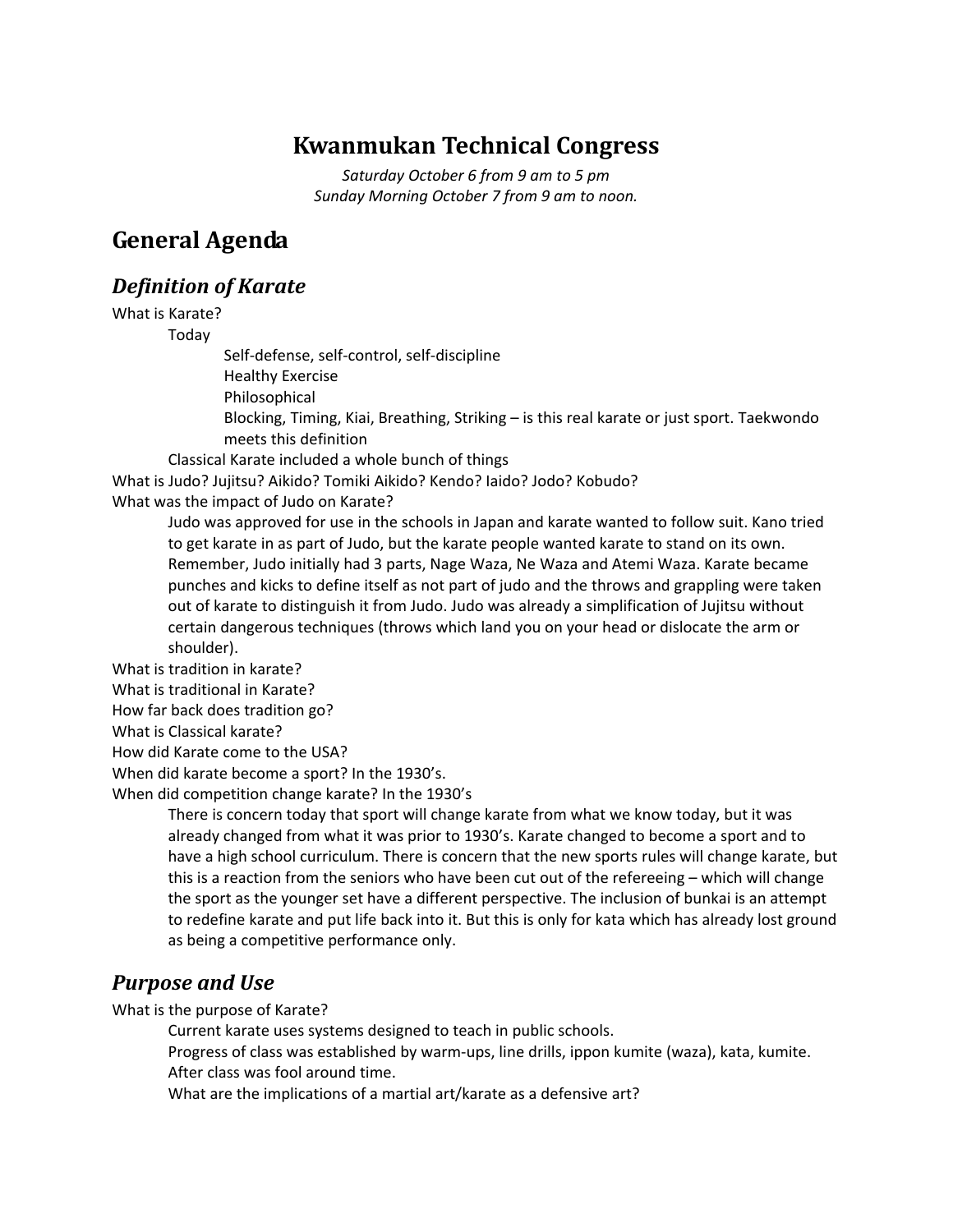Karate designed to put someone on the ground.

### *Karate Style*

Karate, what is style and what does style mean?

Prescribed way people perform technique according to school or teacher What does style mean in relation to kata? What does it mean to train in the style and apply yourself? Do you bunkai in style? Do you kumite in style? How do we get from style to application to actual use? Can you combat in style?

# *Karate Philosophy*

When was philosophy introduced to karate? What was the purpose of introducing philosophy? What are the aspects of karate? Karate ni sente nashi. What is it, what does it mean? It means there is no second strike. The fight is over. To have a first implies a second. What is meant by one killing blow? Means technique properly applied does not need another technique.

One killing blow is a myth in sparring to gain attention to the sport by engaging the mind.

## *Kwanmukan*

How did the Kwanmukan come about? Is Kwanmukan a style? Where did the style of Kwanmukan derive? What is Kwan Mu? What is Kwanmukan? What is Kwanmudo? What is Kwanmukai? What is Kwanmuzendokai? What is "Ha"? How does "Ha" apply to the Kwanmukan?

# *Direction*

Where are the modern Martial Arts going? Sports, Combatives Where is modern karate going? Where the Kwanmukan should be going?

# *Kwanmukan Tradition*

What is tradition in the Kwanmukan? What is traditional in Kwanmukan? Where does tradition come from?

# *Kata*

What is needed to understand kata?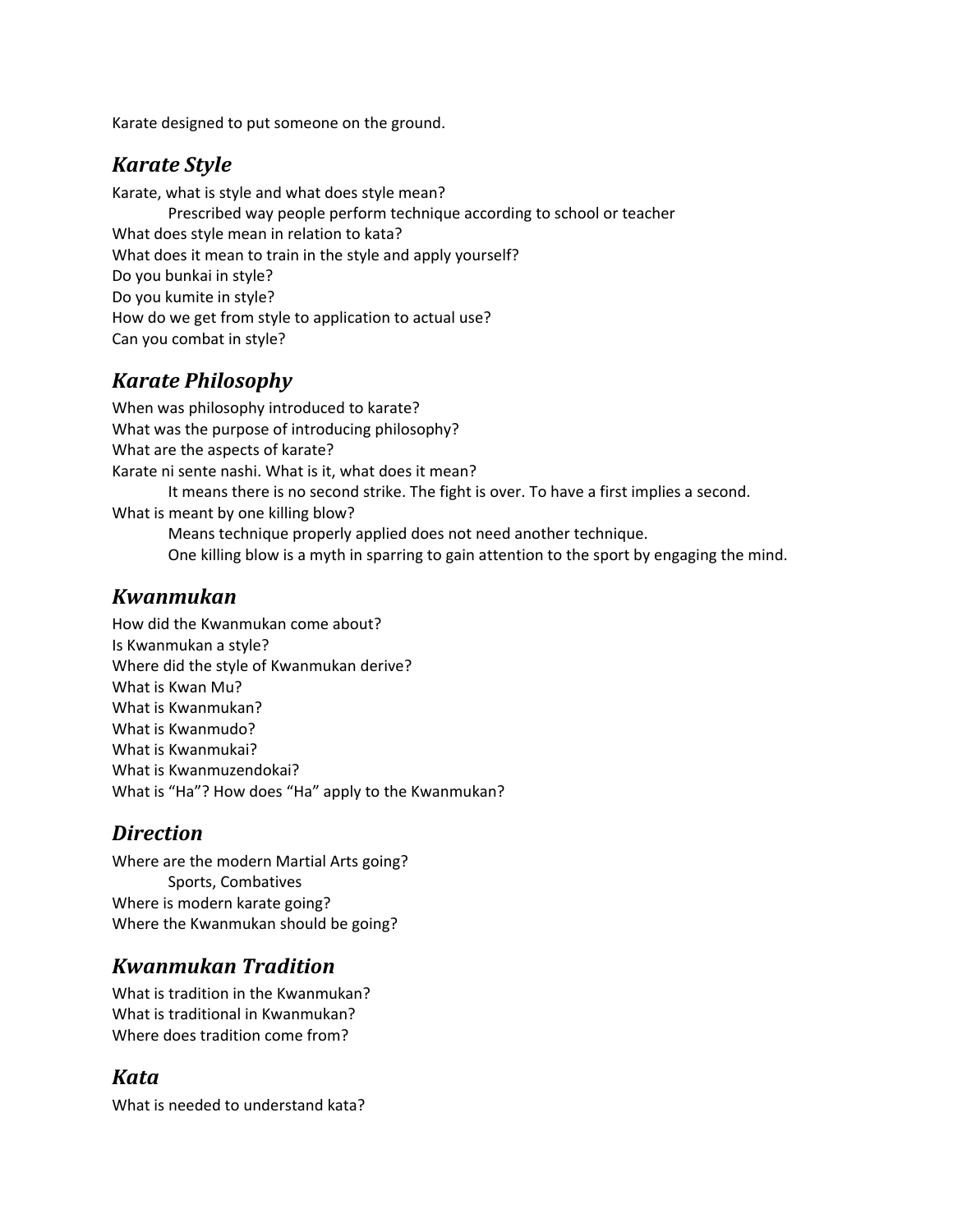What is kata? What does kata mean? What does kata do? What is kata good for? How is kata exemplified? Where did kata come from? How did kata get started? If kata is a book, how do you read it? In order to understand kata you need a Rosetta stone.

Does karate kata have blocks? Strikes? Locks? Throws? Tai Sabaki?

## **Design of Kata**

Takes a combination and create a flow by breaking the action into smaller parts for understanding. This is what we see when we perform the kata. In reading the kata, we cannot use our preconceived notions. Not all similar movements say the same thing. A movement is what it is when it is.

# *Kwanmukan Kata*

Kata in the Kwanmukan What do we know about the kata? From our heritage From other heritage From direct experience

# *Purpose of Taikyoku and the Heian Kata*

Purpose of Taikyoku

First Cause – what was before heaven and earth and what is after heaven and earth. Additionally even development of the body, ability to bear body soundly, Done in 5 seconds at the advanced level, 45 at the beginner level.

Purpose of the Heian Kata

To have the ability to defend oneself completely in most situations. Allows you to have a peaceful mind knowing you can take care of yourself. They are named after the peaceful Heian period of Japan.

Developed to teach karate in the grade and high schools in Japan Which style is the original form of the kata? Why are there so many ways to do it when it is only about 80 years old? Developed to teach self‐defense that does not annihilate the opponent.

# *Purpose of the Kwan Mu Kata*

### **Kwan Mu First Effort**

What is its purpose, why was it created, how was it designed and what is its meaning? If one anticipates, who has made the first attack?

### **Kwan Mu Second Effort**

What is its purpose, why was it created, how was it designed and what is its meaning? What is the purpose of a block? What is the purpose of an attack?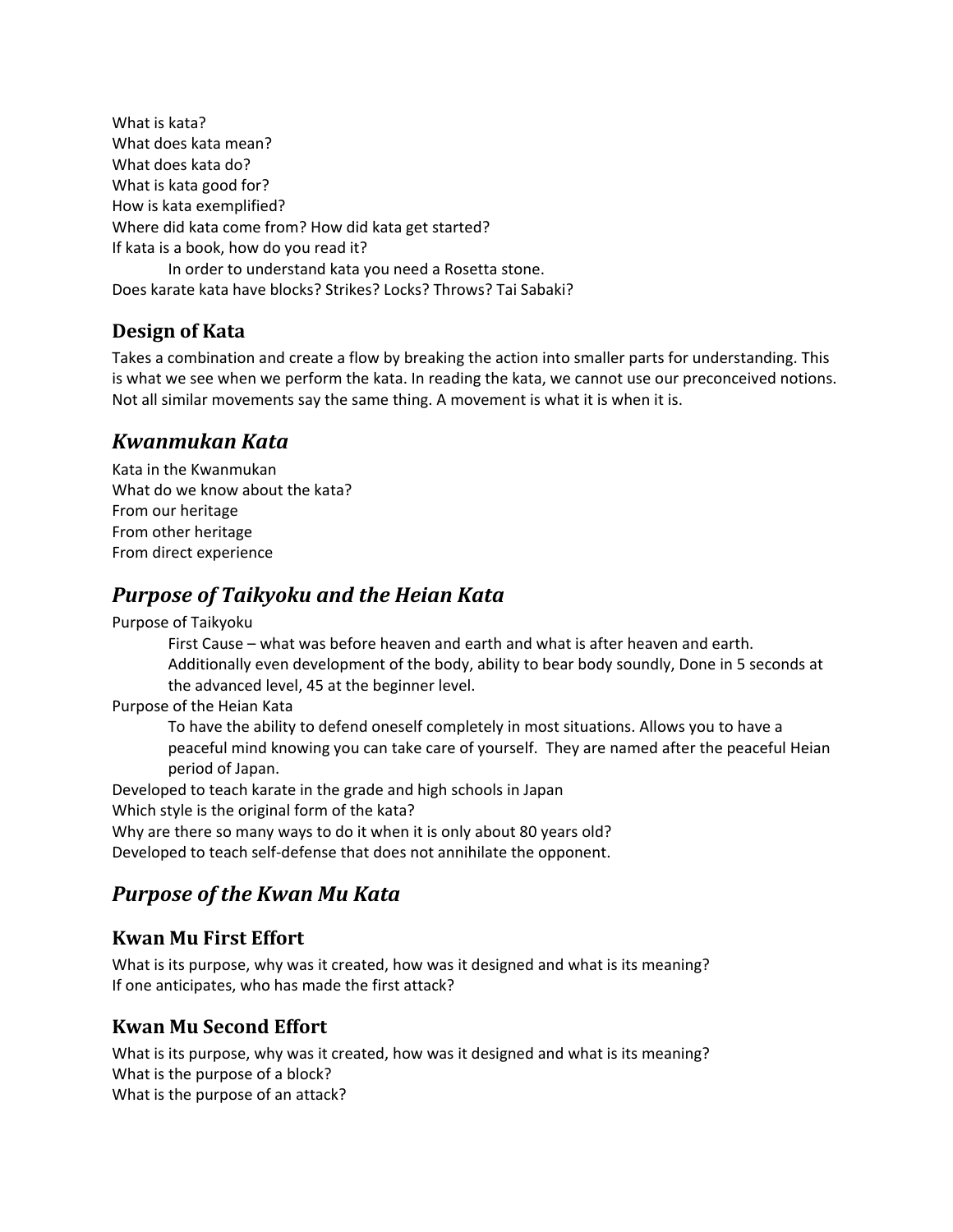## **Kwan Mu Third Effort**

What is its purpose, why was it created, how was it designed and what is its meaning? To be is to see. To see is to know. To know is to be. If then what have you? It is already too late!? Thirty Spokes form the hub of a wheel, but the use of the wheel is the part that is empty.

# *Understanding Kata*

Original kata were designed to show strategy and tactics in life and death confrontations. The original kata may just show a sample of the movements within the theme of the kata. We must consider both written and oral explanation of kata. What do we mean by the theme of a kata? The theme of the individual kata is the kata's strategy, tactics, and method of movement. The strategies for use of the movements is contained in each individual kata How does theme dictate the application of the movements contained within the kata? Individual movements are considered within the particular kata theme, not the theme of another kata.

# *Hidden Movements*

Do hidden movements exist? If so, what is meant by hidden movements/ What are the hidden movements in the kata we study?

# *Combat Karate – Not self‐defense or sport*

Does Combat Karate exist? If so where is it? Is it in the kata? What is the difference between individual verses group combat? Which kata are for individual combat and which are for group combat? Does it make a difference?

# *Teaching System Used Today*

Should kata be taught first: the correct movement and application or should the "basics" be taught first and the kata follow?

In Kwanmukan, we teach the body to move correctly, and then we learn how to use the body. That is, we learn proper body mechanics first, and then apply the mechanics.

# *Two Purposes of Kata*

- 1. Correct body dynamics
- 2. Collection of combat techniques in practice format

# *Bunkai*

What is Bunkai?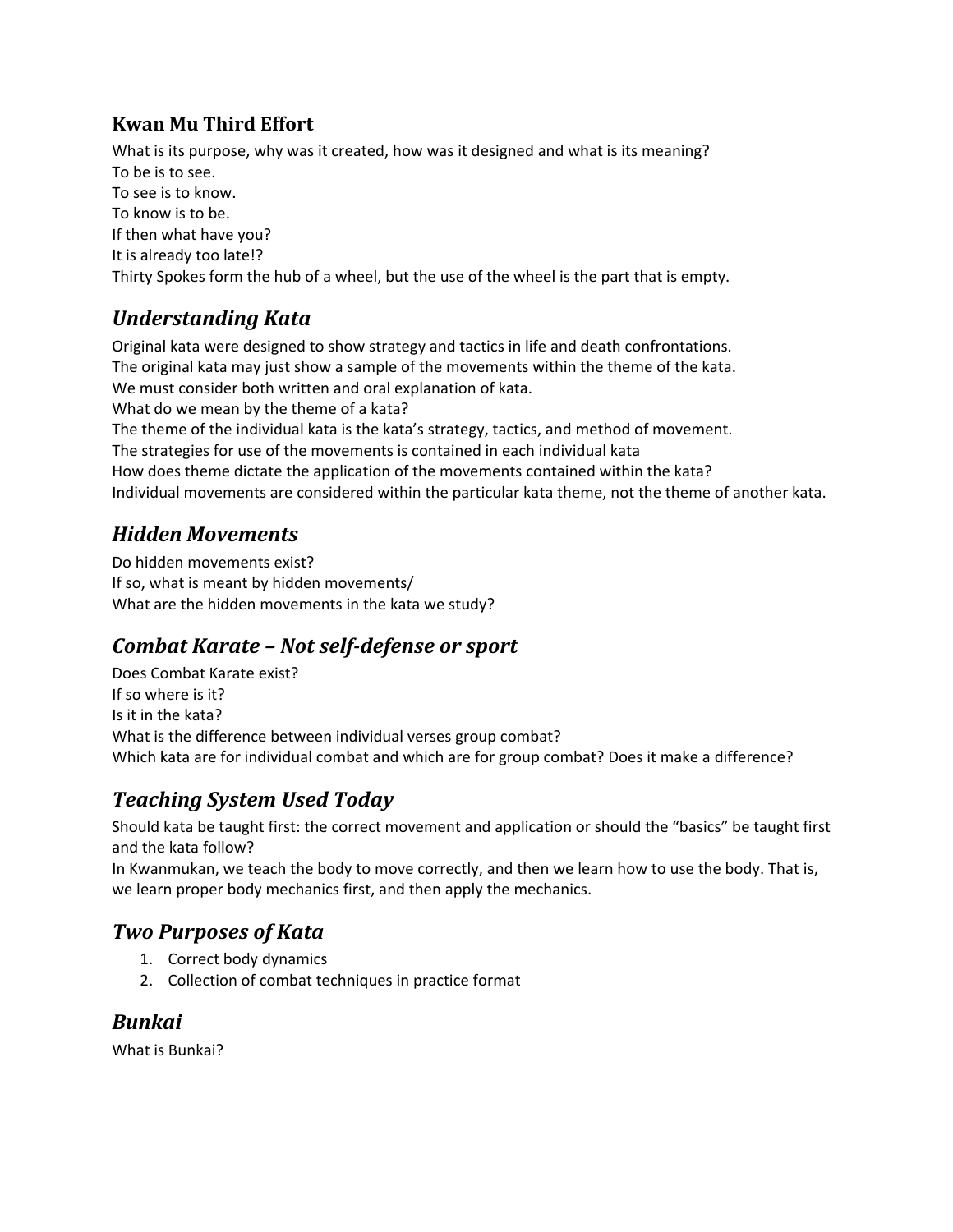Bunkai (分解?), literally meaning "analysis"[1] or "disassembly",[2] is a term used in Japanese martial arts referring to the application of fighting techniques extracted from the moves of a "form" (kata).

What is the purpose of Bunkai?

What is the result of Bunkai?

Definitive result – opponent out and on the ground every time (at the end of each bunkai)

### *Kenka*

What is Kenka?

Kenka means a drunken brawl or a fight.

### *Rules Understanding Bunkai*

- 1. Front hand is attacking hand shortest distance.
- 2. Block with both hands preparatory hand is defend in the block (cross block)
- 3. Block equals stop
- 4. Understand the switch step
- 5. Technique in two counts can be performed in one count
- 6. Immobilize attacker before striking
- 7. Grabbing hand is pulling hand grab and twist
- 8. Supporting hand is a grabbing hand
- 9. No technique ends with a block
- 10. Only one opponent and that opponent is to the front
- 11. Set position can be an invitation
- 12. Break balance to the tip of the triangle
- 13. Knife hand can cut
- 14. Take opponent's back
- 15. Use double twist for throws
- 16. Use leverage
- 17. Kicks are low especially when grabbing
- 18. Crossover with turn is a throw
- 19. Crossing legs stance is a body shift or a joint kick
- 20. Some techniques are following when primary technique fails
- 21. Down equals up for throws.

# *Rules of Combat*

Strike the quickly immobilizing where possible Move to gain and maintain advantage and dispatch quickly

### *Heian Kata*

### **Question ‐ What is a block?**

Block verses defends. Block = stop, defend means to fend off. The current concept of block comes from sport karate from the 1930's.

### **Shodan**

Essentials of karate defense. No attacks except to the head, no kicks except to the groin